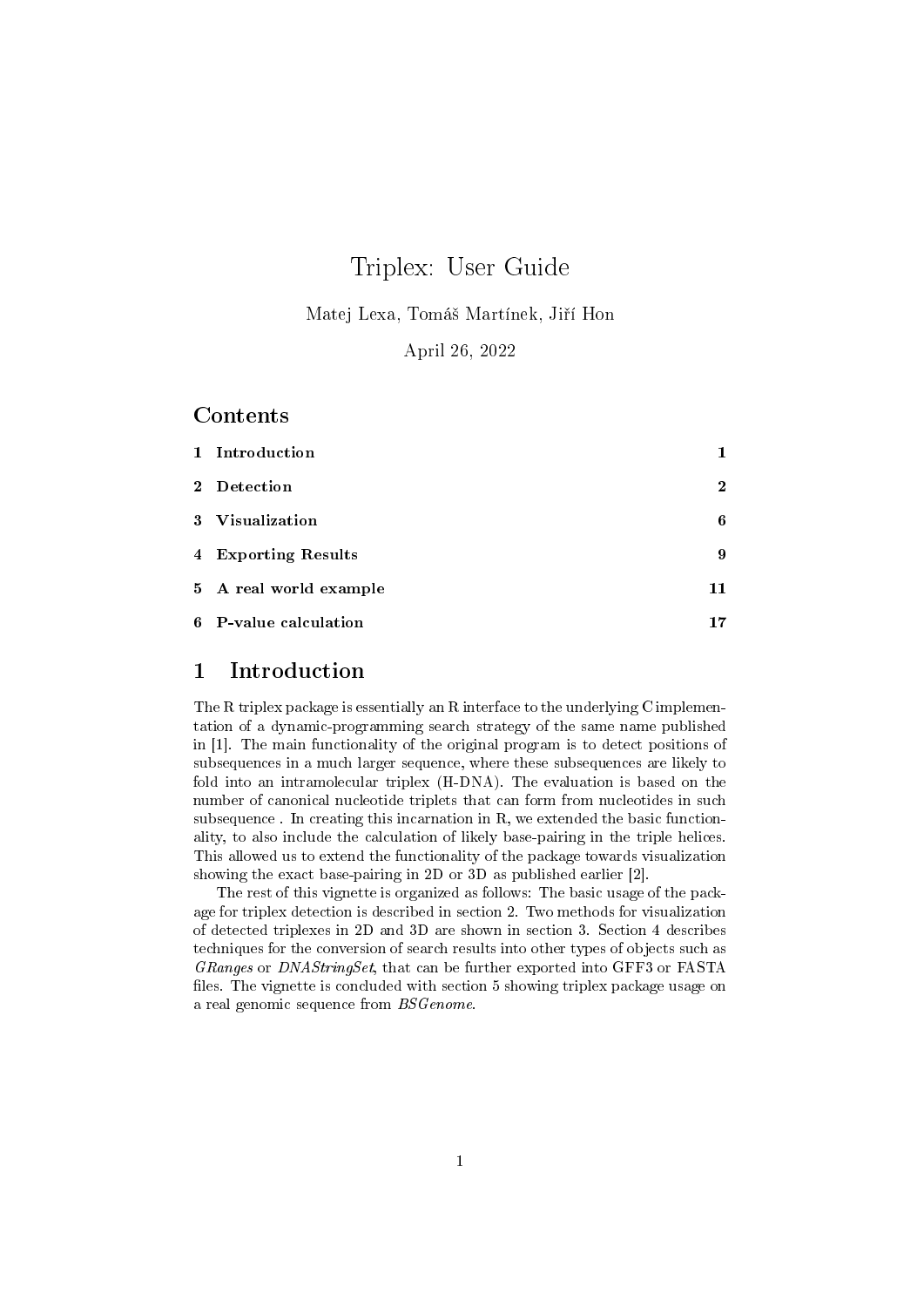## 2 Detection

As usual, before first package use, it is necessary to load the triplex library using the following command:

#### > library(triplex)

Identification of potential intramolecular triplex-forming sequences in DNA is performed using the triplex.search function. This function has one required parameter representing the studied DNA sequence in the form of a DNAString object and several modifying options with predefined values (see triplex.search help page).

Based on triplex position (forward or reverse strand) and its third strand orientation, up to 8 types of triplexes are distinguished by the triplex.search function. All these triplex types are depicted on figure 1. By default, the function detects all 8 types, however this behaviour can be changed by setting type parameter to arbitrary value or a subset of values in the range 0 to 7.



Figure 1: Triplex types

#### Example 1: Basic triplex detection

As a simple example, let's find all types of intramolecular triplexes in the DNA sequence TTGGGGAAAGCAATGCCAGGCAGGGGGTTCCTTTCGT-TACGGTCCGTCCC:

```
> seq <- DNAString("TTGGGGAAAGCAATGCCAGGCAGGGGGTTCCTTTCGTTACGGTCCGTCCC")
> triplex.search(seq)
Searching for triplex type 0...
Searching for triplex type 1...
Searching for triplex type 2...
Searching for triplex type 3...
Searching for triplex type 4...
Searching for triplex type 5...
Searching for triplex type 6...
```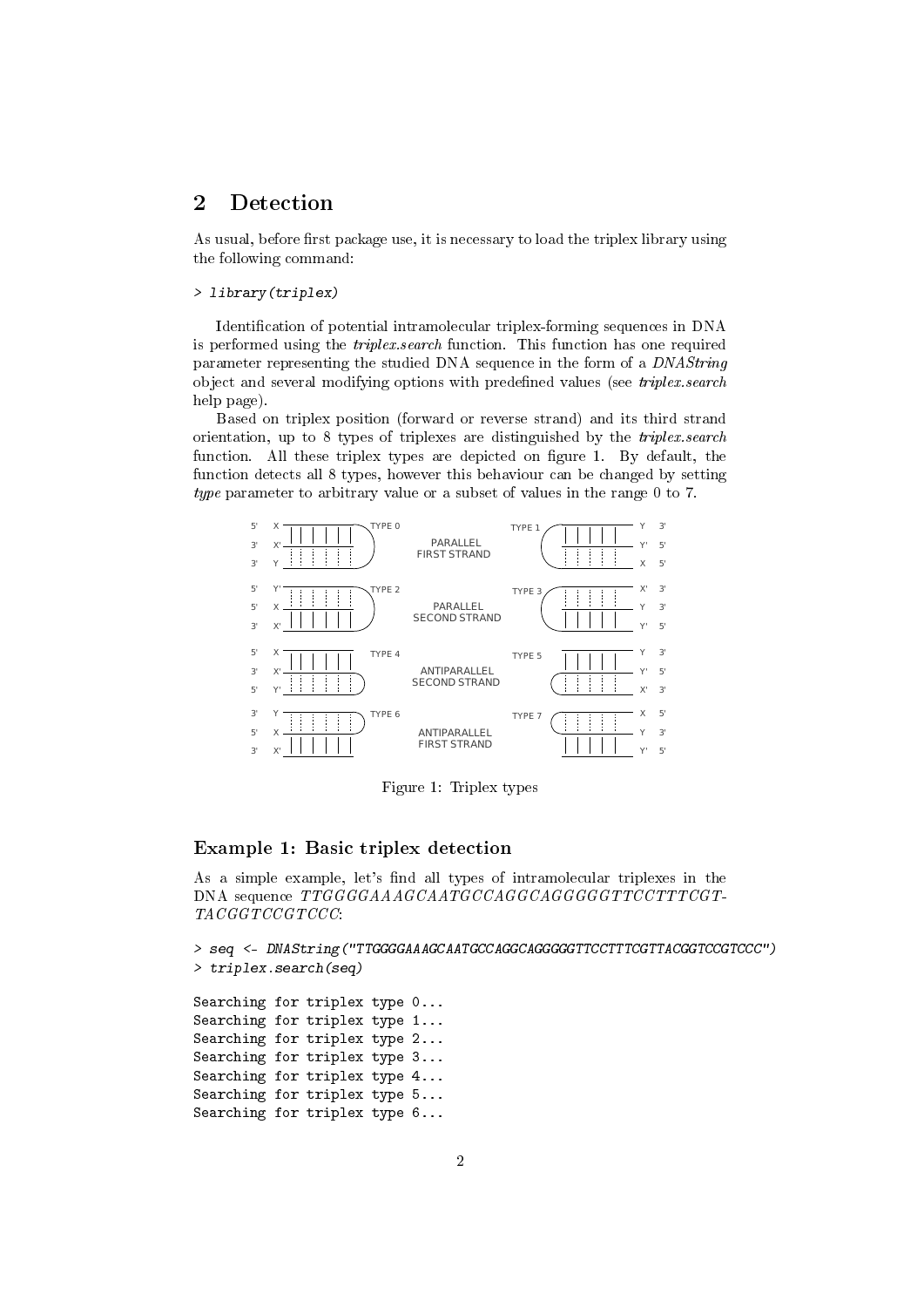```
Searching for triplex type 7...
 Triplex views on a 50-letter DNAString subject
subject: TTGGGGAAAGCAATGCCAGGCAGGGGGTTCCTTTCGTTACGGTCCGTCCC
triplexes:
   start width score pvalue ins type s
[1] 3 25 15 2.9e-03 0 3 - [CCCCCTGCCTGGCATTGCTTTCCCC]
```
Detected triplexes are returned in the form of a *TriplexViews* class, which represents the basic container for storing a set of views on the same input sequence similarly to XStringView object (in fact TriplexViews only extends the XStringView class with the number of displayed columns). Each triplex view is defined by start locations, width, score, P-value, number of insertions, type, strand, loop start position and loop end position.

Please note, that the strand orientation depends on triplex type only. The triplex.search function assumes that input DNA sequence represents the forward strand.

### Example 2: Selection of a specific triplex type

Let's reduce the searching procedure to triplex type 1 only, using the following command. Please note, that the output list contains potential triplexes of type 1 only.

```
> triplex.search(seq, type=1)
Searching for triplex type 1...
 Triplex views on a 50-letter DNAString subject
subject: TTGGGGAAAGCAATGCCAGGCAGGGGGTTCCTTTCGTTACGGTCCGTCCC
triplexes: NONE
```
The basic requirements for shape or length of detected triplexes can be defined using four parameters: min\_len, max\_len, min\_loop and max\_loop. While  $min\_len$  and  $max\_len$  specify the length of triplex stems composed of individual triplets,  $min\_loop$  and  $max\_loop$  parameters define the range of lengths for unpaired loops at the top of detected triplexes. A graphical representation of these parameters is shown in gure 2. Please note that these parameters also impacts the overall computation time. For longer triplexes, larger space has to be explored and thus more computation time is consumed.

#### Example 3: Definition of triplex shape

Let's modify the previous example by specifying minimal and maximal triplex lengths. Please, execute the following command and note that only one of the two triplexes detected before satisfies these conditions.

```
> triplex.search(seq, min_len=10, max_len=20)
Searching for triplex type 0...
Searching for triplex type 1...
Searching for triplex type 2...
Searching for triplex type 3...
```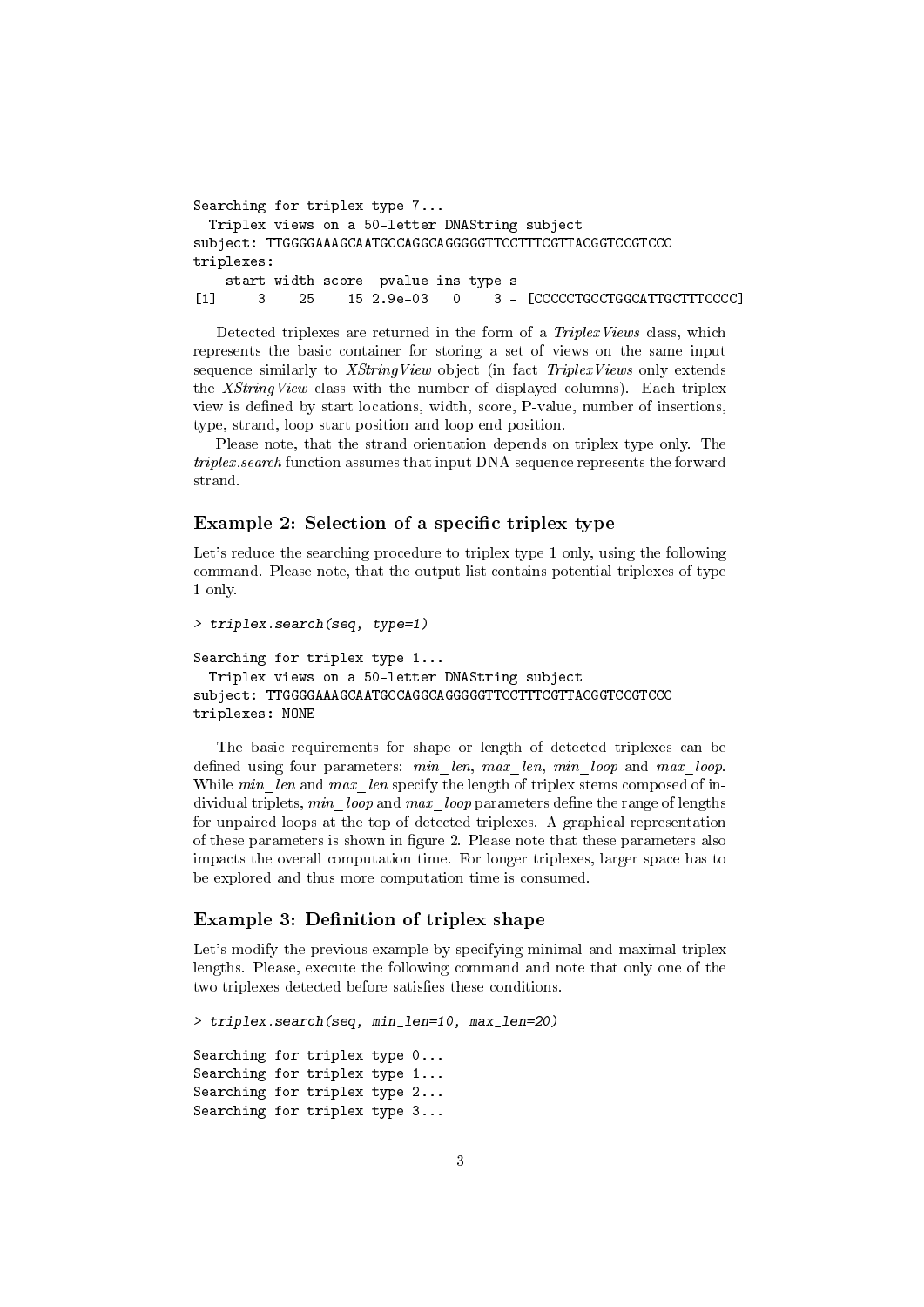

Figure 2: Triplex scheme

Searching for triplex type 4... Searching for triplex type 5... Searching for triplex type 6... Searching for triplex type 7... Triplex views on a 50-letter DNAString subject subject: TTGGGGAAAGCAATGCCAGGCAGGGGGTTCCTTTCGTTACGGTCCGTCCC triplexes: start width score pvalue ins type s [1] 3 25 15 2.9e-03 0 3 - [CCCCCTGCCTGGCATTGCTTTCCCC]

The quality of each triplex is defined by its score value. A higher score value represents a higher-quality triplex. This quality is decreased by several types of imperfections at the level of triplets, such as character (nucleotide) mismatch, insertion, deletion, isomorphic group change etc. Penalization constants for these imperfections can be set up using the following parameters: mis pen, ins pen, iso pen, iso bonus and dtwist pen. Detailed information about the scoring function and penalization parameters can be found in [1]. It is highly recommended to see [1] prior to changing any penalization parameter.

## Example 4: Scoring function modification

Let's modify the previous example by reducing the penalization for isomorphic group change from value 5 to 2. Please execute the following command and note that calculated score values have changed.

```
> triplex.search(seq, iso_pen=2)
Searching for triplex type 0...
Searching for triplex type 1...
Searching for triplex type 2...
Searching for triplex type 3...
Searching for triplex type 4...
Searching for triplex type 5...
Searching for triplex type 6...
Searching for triplex type 7...
  Triplex views on a 50-letter DNAString subject
```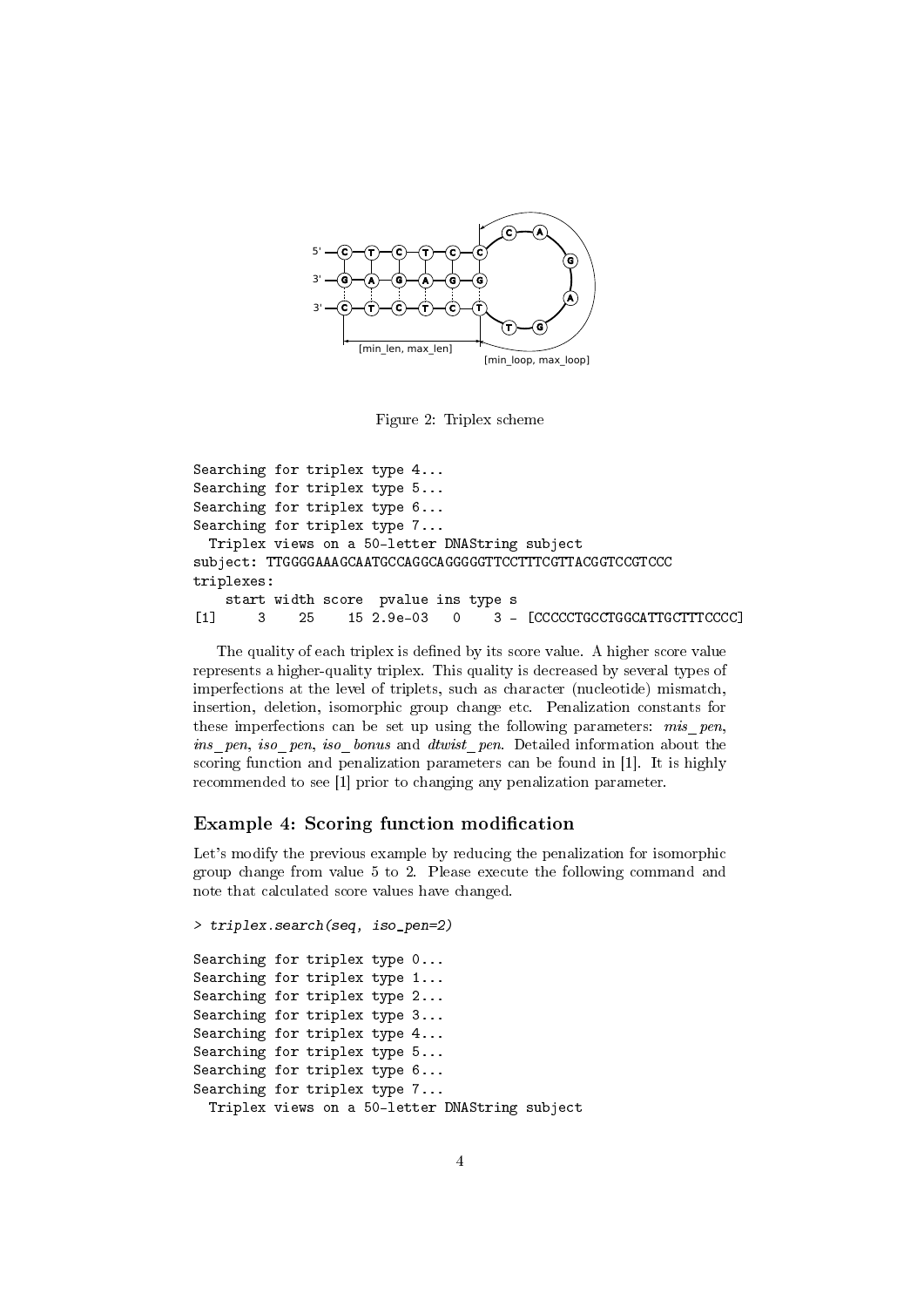| triplexes: |  |                                      |  |  |
|------------|--|--------------------------------------|--|--|
|            |  | start width score, pualue ins tupe s |  |  |

dth score pvalue ins type s [1] 3 25 16 1.3e-03 0 3 - [CCCCCTGCCTGGCATTGCTTTCCCC]

The triplex.search function can result in a large list containing tens of thousands of potential triplexes. The size of these results can be reduced using two filtration mechanisms: (1) by specifying the minimal acceptable score value using *min* score parameter or  $(2)$  by specifying maximum acceptable P-value of results using p\_value parameter. The P-value represents the probability of occurrence of detected triplexes in a random sequence. Calculation of P-value depends on two extreme value distribution parameters lambda and mi. It is highly recommended to see [1] prior changing the *lambda* or *mi* parameters.

#### Example 5: Filtration of results

Let's modify the previous example to show only triplexes with score values 14 or higher. Please execute the following command and note that only one of the two previously detected triplexes satisfies this condition.

```
> triplex.search(seq, min_score=14)
Searching for triplex type 0...
Searching for triplex type 1...
Searching for triplex type 2...
Searching for triplex type 3...
Searching for triplex type 4...
Searching for triplex type 5...
Searching for triplex type 6...
Searching for triplex type 7...
 Triplex views on a 50-letter DNAString subject
subject: TTGGGGAAAGCAATGCCAGGCAGGGGGTTCCTTTCGTTACGGTCCGTCCC
triplexes:
   start width score pvalue ins type s
[1] 3 25 15 2.9e-03 0 3 - [CCCCCTGCCTGGCATTGCTTTCCCC]
```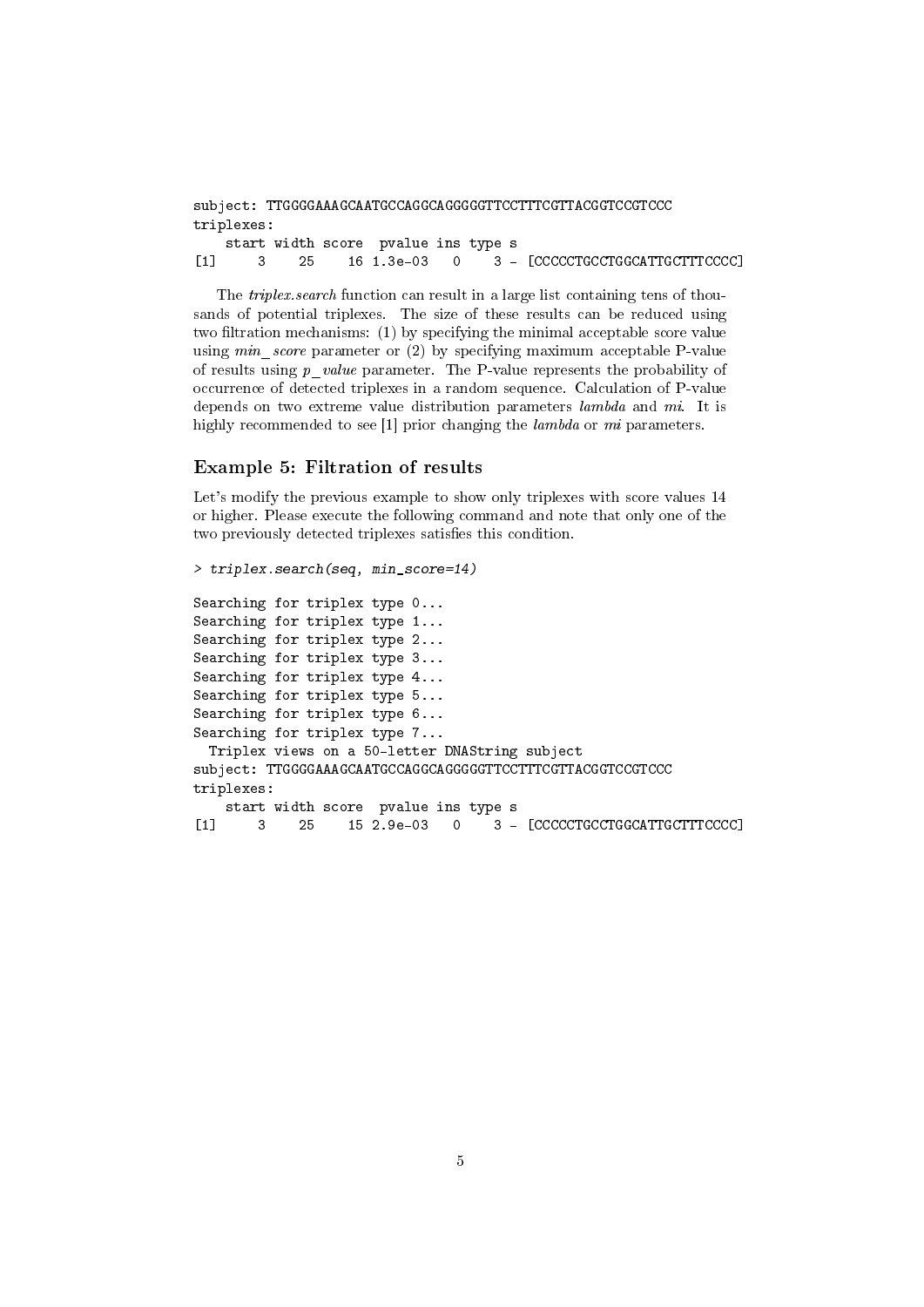## 3 Visualization

Besides triplex detection, the *triplex* package offers also visualization of detected results. Three major methods of visualization are supported:

- 1. Triplex alignment (text): Selected triplex is shown in basic text format representing the alignment of all of its strands. The output consists of four sequences: plus and minus sequences representing 5' to 3' and 3' to 5' DNA strands of the detected triplex;  $anti/para-plus/minus$  sequence representing the third triplex strand aligned to plus or minus strand in antiparallel or parallel fashion; and finally loop sequence representing the unpaired loop. Please, note that all eight triplex types shown in figure 1 can be represented using four types of alignments, because each alignment can correspond to triplex detected either on forward or reverse DNA strand.
- 2. 2D diagram (graphical): Selected triplex is shown in a 2D diagram displaying the individual triplets (based on Watson-Crick and Hoogsteen base paring) and the loop composed of unpaired nucleotides.
- 3.  $3D \text{ model (graphical):}$  Selected triplex is shown in 3D. At first, a model is calculated and then the result is displayed using the  $RGL$  package, which allows you to manipulate the triplex 3D model (zoom in, zoom out, rotation, etc.).

#### Example 6: Triplex visualization

Let's suppose, we would like to display an alignment (in text format), a 2D diagram and a 3D model of the best detected triplex from the previous examples. At first, it is suitable to store the results of calling the *triplex.search* function into an auxiliary variable.

> t <- triplex.search(seq)

```
Searching for triplex type 0...
Searching for triplex type 1...
Searching for triplex type 2...
Searching for triplex type 3...
Searching for triplex type 4...
Searching for triplex type 5...
Searching for triplex type 6...
Searching for triplex type 7...
```
 $> t$ 

```
Triplex views on a 50-letter DNAString subject
subject: TTGGGGAAAGCAATGCCAGGCAGGGGGTTCCTTTCGTTACGGTCCGTCCC
triplexes:
```

```
start width score pvalue ins type s
[1] 3 25 15 2.9e-03 0 3 - [CCCCCTGCCTGGCATTGCTTTCCCC]
```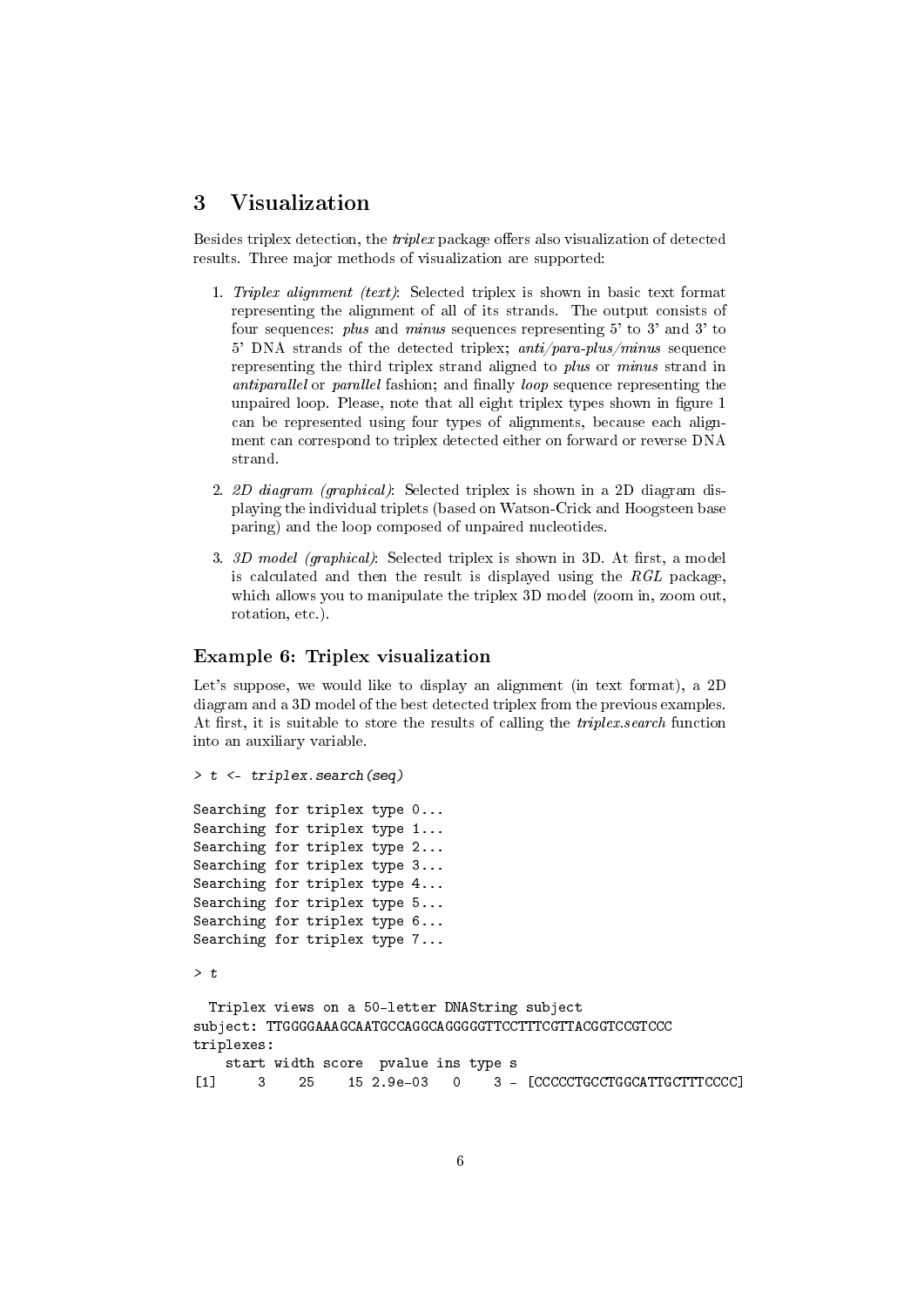Then, call triplex.alignment function on the first item of the list. Please note that similarly to other DNA multiple sequence alignments the output of the triplex.alignment method is stored as DNAStringSet object. Also note that the loop sequence is always the last one and unaligned to the previous three sequences.

```
> triplex.alignment(t[1])
```

|                   |           | DNAStringSet object of length 4: |            |
|-------------------|-----------|----------------------------------|------------|
|                   | width seq |                                  | names      |
| $\lceil 1 \rceil$ |           | 10 CCCCCTGCCT                    | minus      |
| $\lceil 2 \rceil$ |           | 10 GGGGGACGGA                    | plus       |
| $\left[3\right]$  |           | 10 CCCCTTTCGT                    | para-minus |
| $\lceil 4 \rceil$ |           | 5 GGCAT                          | loop       |

Then, call *triplex.diagram* function on the same item of the list. Please note that at first the triplex alignment is calculated and printed into R console and then the graphical output is displayed in a separate window. R provides methods to redirect the output to other suitable devices, such as files (see  $\text{png}($ ), for example).

```
> triplex.diagram(t[1])
```

|  | names                                                                                                       |
|--|-------------------------------------------------------------------------------------------------------------|
|  | minus                                                                                                       |
|  | plus                                                                                                        |
|  | para-minus                                                                                                  |
|  | loop                                                                                                        |
|  | DNAStringSet object of length 4:<br>width seq<br>10 CCCCCTGCCT<br>10 GGGGGACGGA<br>10 CCCCTTTCGT<br>5 GGCAT |

5' 3' 3' C)—(C)—(C)—(C)—(T)—(G)—(C)—(T)—(T G G C A T C)—(C)—(C)—(T)—(T)—(T)—(C)—(G)—(T (G)—(G)—(G)—(G)—(A)—(C)—(G)—(G)—(A

Figure 3: 2D diagram of a detected triplex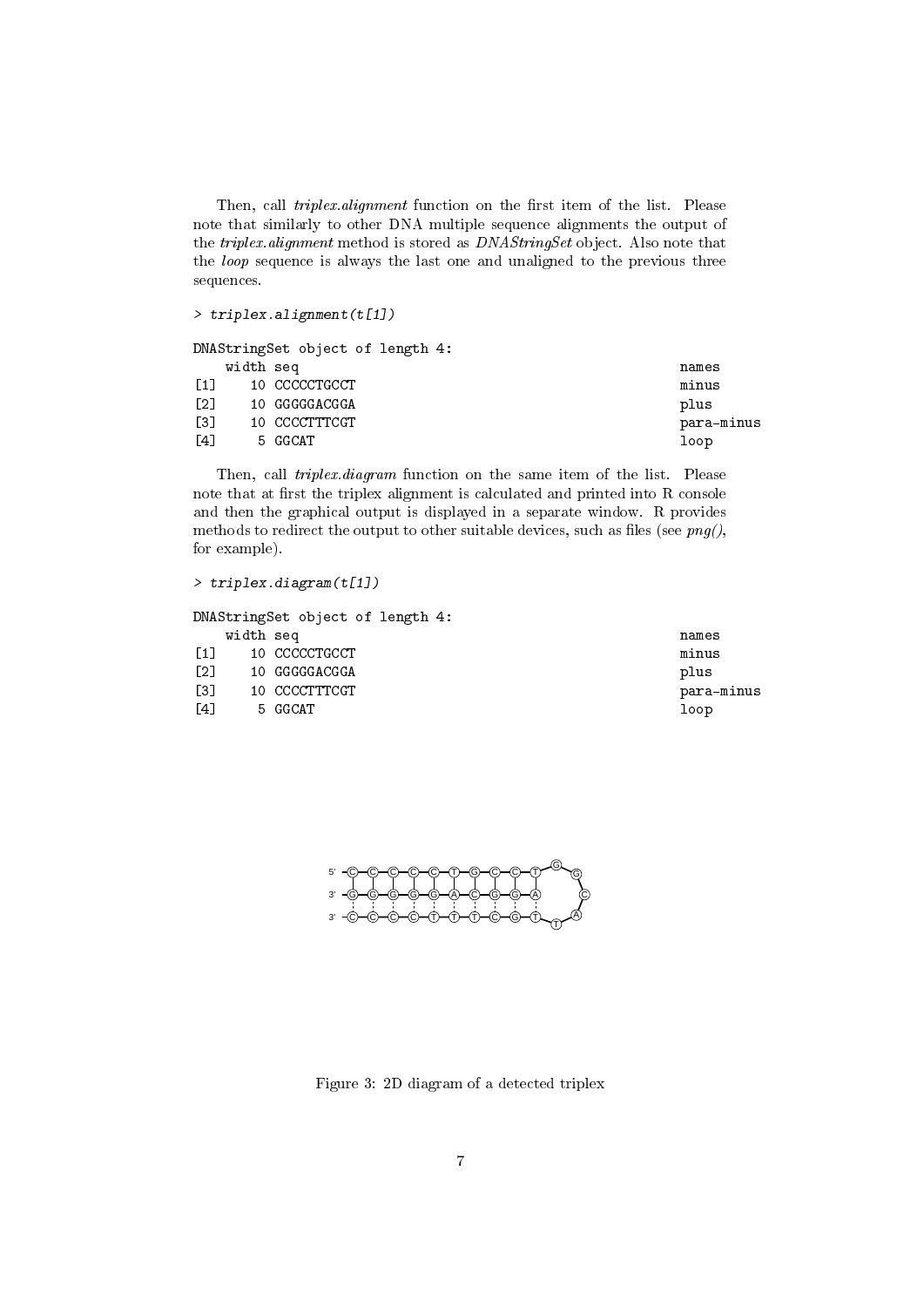Finally, let's display the 3D structure of the same triplex using triplex.3D function. Please note that the result will be displayed in separate graphical window using the RGL library. The 3D model is based on optimizing angles and distances present in the molecule to be as close as possible to tabulated values (see [2] for more information).

> triplex.3D(t[1])

DNAStringSet object of length 4: width seq names [1] 10 CCCCCTGCCT minus [2] 10 GGGGGACGGA plus [3] 10 CCCCTTTCGT para-minus [4] 5 GGCAT loop



Figure 4: 3D scheme of detected triplex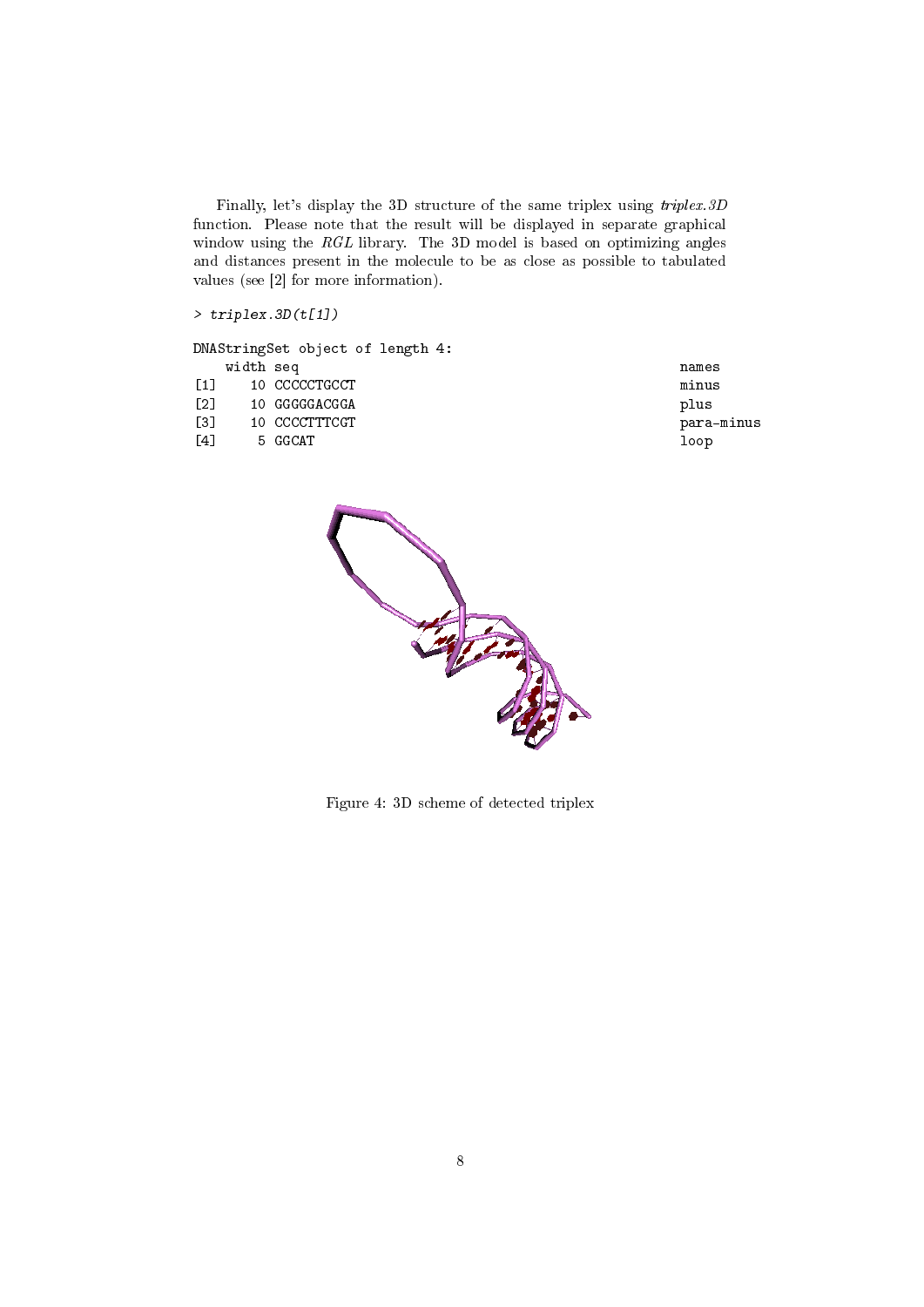## 4 Exporting Results

As mentioned above, the results of detection are stored in the *TriplexView* object. Because the *TriplexView* class is only an extension of the *XStringViews* class, all operations applied to the XStringViews object can also be applied to the TriplexView object as well.

Additionaly, TriplexView class contains a conversion function to create GRanges objects. Thus, all detected triplexes can be transformed into elements of a  $GRanges$  object and saved as a GFF3 file, for example.

#### Example 7: GRanges conversion

In this example, the output of the *triplex.search* function will be stored in a GRanges object and further exported as a GFF3 file. At first, let's do the conversion using the following command:

```
> gr < -as(t, "GRanges")> gr
GRanges object with 1 range and 6 metadata columns:
     seqnames ranges strand | score tritype  pvalue lstart
       <Rle> <IRanges> <Rle> | <integer> <integer> <character> <integer>
  [1] chr1 3-27 - | 15 3 2.9e-03 13
         lend indels
     <integer> <integer>
  [1] 17 0
  -------
 seqinfo: 1 sequence from an unspecified genome
```
Please note that the chromosome name is set to *chr1* by default, but it can be changed to any other value. Items such as score, triplex type, P-value, loop start position, loop end position and number of indels can be added as optional attributes. In the next step the resulting GRanges object is exported as a GFF3 file.

```
> library(rtracklayer)
> export(gr,"test.gff", version="3")
```
Please note, that it is necessary to load the *rtracklayer* library before running the *export* command. The contents of the resulting GFF3 file are:

```
##gff-version 3
##source-version rtracklayer 1.57.0
##date 2022-04-26
chr1 rtracklayer sequence_feature 3 27 15 - .
   tritype=3;pvalue=2.9e-03;lstart=13;lend=17;indels=0
```
Another possibility of utilizing the results of detection is to transform the TriplexView object into a DNAStringSet object, which represents another commonly used class of the Biostrings package. Triplexes stored inside DNAS $tringSet$  can be exported into a FASTA file, for example.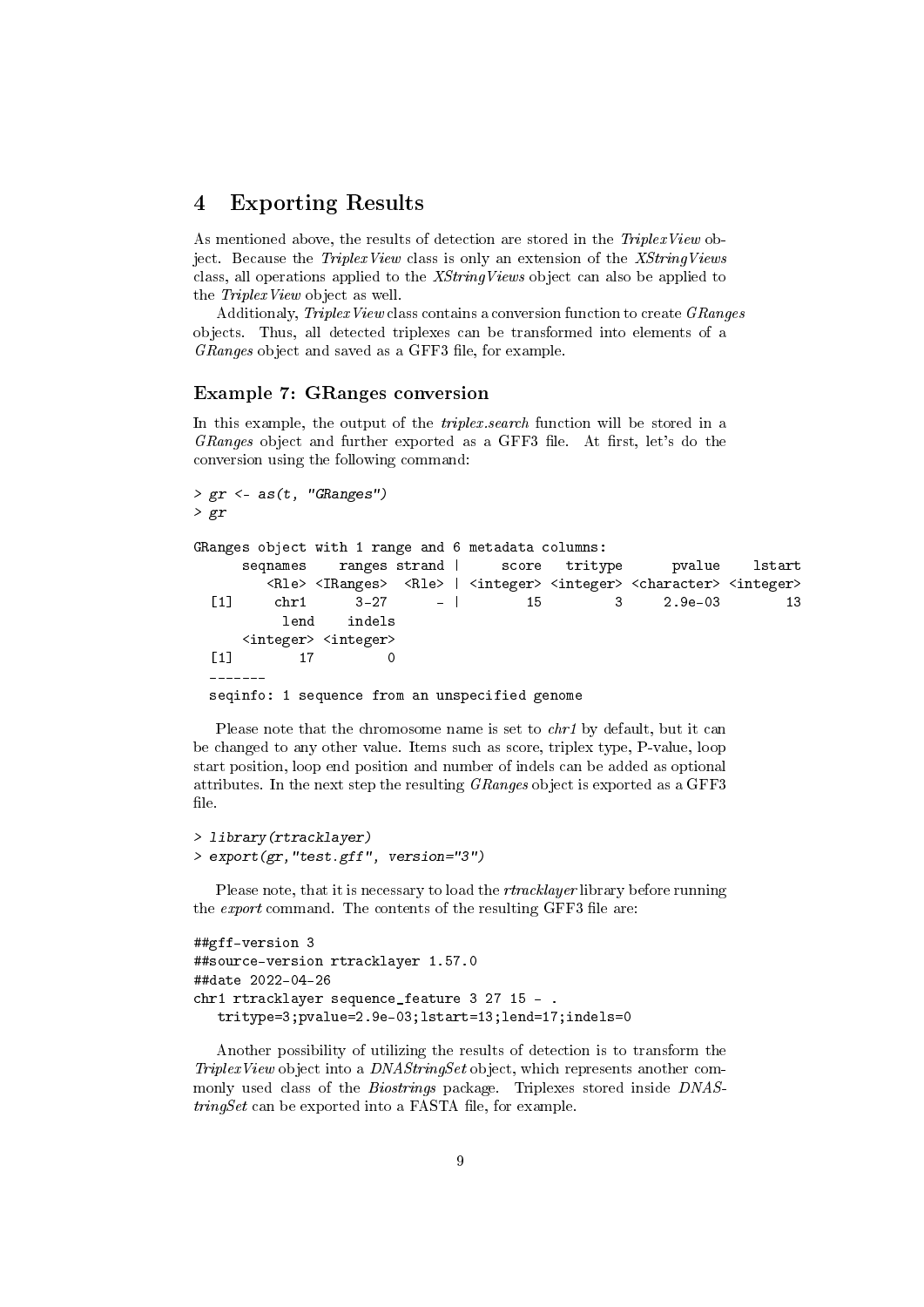### Example 8: DNAStringSet conversion

In this example, the output of the *triplex.search* function will be stored into a  $DNAStringSet$  object and further exported as a FASTA file. At first, let's do the conversion using the following command:

```
> dss <- as(t, "DNAStringSet")
> dss
DNAStringSet object of length 1:
  width seq names
[1] 25 CCCCCTGCCTGGCATTGCTTTCCCC start=3;end=27;sc...
```
In the next step, the  $DNAStringSet$  object is exported as a FASTA file.

```
> writeXStringSet(dss, file="test.fa", format="fasta")
```
The contents of the resulting FASTA file are:

```
>start=3;end=27;score=15;pvalue=2.9e-03;ins=0;type=3;strand=-
CCCCCTGCCTGGCATTGCTTTCCCC
```
Please, note that all attributes of detection such as start position, end position, score value, P-value, number of indels, triplex type and strand are stored as a name parameter (inside the DNAStringSet), and thus, they are also shown in the description line of the FASTA format (the line with the initial  $\geq$  symbol).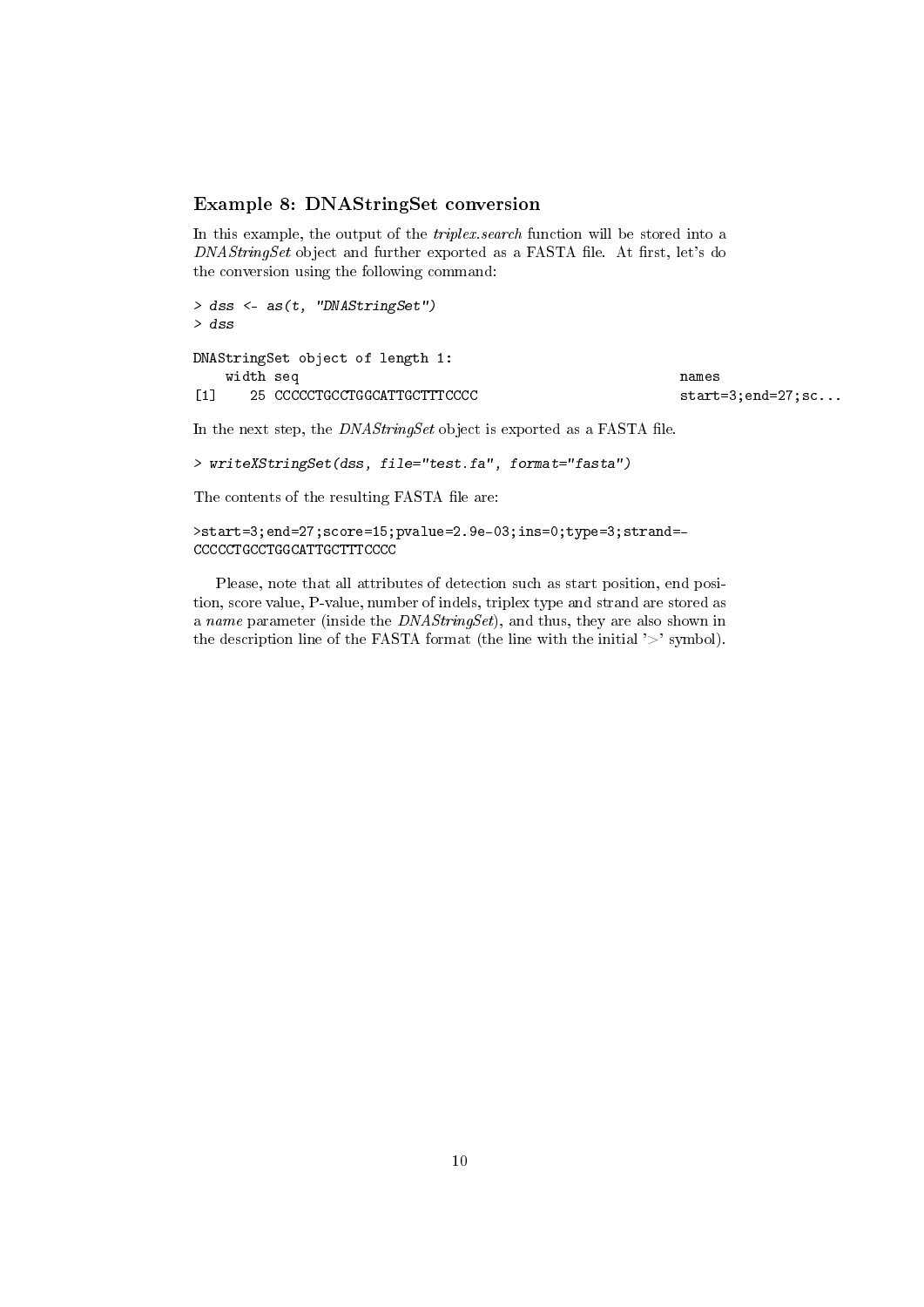# 5 A real world example

In the following example, we load a real genomic sequence from one of the BSGenome packages, identify potential triplexes with length over 8 triplets of nucleotides and less than 15% mismatches (score  $>17$  with the currently used scoring matrices), create three different visualizations of the best triplexes. We export the identified positions into a genome annotation track (via a GFF3 file) and FASTA file. Finally, we plot some statistics about the potential triplex distribution and nucleotide composition.

- 1. Load necessary libraries and genomes.
	- > library(triplex)
	- > library(BSgenome.Celegans.UCSC.ce10)
- 2. Search for potential triplex positions and display the results. Please note that the sequence is limited to the first 100k bases for time reasons.

```
> t <- triplex.search(Celegans[["chrX"]][1:100000],min_score=17,min_len=8)
```
Searching for triplex type 0... Searching for triplex type 1... Searching for triplex type 2... Searching for triplex type 3... Searching for triplex type 4... Searching for triplex type 5... Searching for triplex type 6... Searching for triplex type 7...

 $> t$ 

Triplex views on a 100000-letter DNAString subject subject: CTAAGCCTAAGCCTAAGCCTAAGCCTAAGCCTAA...AATTTTTTTTTAGGAAAAAGTTCCTTTTTTTCCT triplexes:

|                   |            | start width score | pvalue ins type s |             |       |                                          |
|-------------------|------------|-------------------|-------------------|-------------|-------|------------------------------------------|
| $\lceil 1 \rceil$ | 3164       | 29                | $21, 3.6e-02$     | $\Omega$    | $3 -$ | [TTTTTTTTCAGCAAAAATTGTTTTTTTTTT          |
| E21.              | 17451      | 29                | $21 \, 3.6e-02$   | $\Omega$    | $0 +$ | [TTTTTTTTCAGCAAAAATTGTTTTTTTTT]          |
|                   | [3] 43641  | 37                | $283.9e-03$       | 0           | 4 –   | [CAAAAAAAAAAAGAGAAAAAAACACTTTAAAAA]      |
|                   | [4] 47204  | 37                | $21 \, 3.6e-02$   | $\mathbf 0$ | $2 -$ | $[ATTTCCGCCGATTTTTTTTTTTGTGTTGTTTTTT]$   |
|                   | [5] 67548  | 33                | $236.8e-03$       | $\Omega$    |       | [GCTTCCTCTTCTCCTCCTCTCGCTTCTCCTCCC]      |
|                   | [6] 67760  | 28                | $22 \t1.6e-02$    | 0           |       | 1 + [TTCTCCTTTTCCTCATCCTCTTCCTCCT]       |
|                   | [7] 76610  | 39                | $253.1e-02$       | $\Omega$    | 4 –   | [AAAAAAAAAAACGAAAATTATGACAAAAACAAA]      |
|                   | [8] 95356  | 41                | $253.1e-02$       | $\Omega$    |       | 4 - [AAAAACAAAAAAAAAAAATTTTTAAAAAACAAAA] |
|                   | [9] 95646  | 36                | $253.1e-02$       | $\Omega$    | 6+    | [AAAAAAAAAAAAGAAAACAGAAGAAAAAATATTAAA]   |
|                   | [10] 95649 | 26                | $21, 3.6e-02$     | $\Omega$    |       | 3 - [TTTTTTCTTCTGTTTTCTTTTTTTTTT         |
|                   | [11] 97733 | 35                | 26 1.6e-02        | $\Omega$    |       |                                          |
|                   | [12] 97755 | 36                | 26 1.6e-02        | $\Omega$    |       | [AAAAAATATTTTTAGAAATTTTCAAAAAAAAAAAAA]   |
|                   | [13] 97796 | 32                | $21 \, 3.6e-02$   | $\mathbf 0$ |       | [TTTTTTTTTTCAAATTTCCCTTCTTTTTTCC]        |
|                   | [14] 99503 | 45                | $32, 2.5e-04$     | 0           |       | 5 - [AATAAAAAAACCTTATAAAAAAAAAAAAAAAAA]  |
|                   | [15] 99531 | 44                | $32, 2.5e-04$     | $\Omega$    |       | [AAAAAAAAAAAAAAAAAAAATTTATAACAAACTT]     |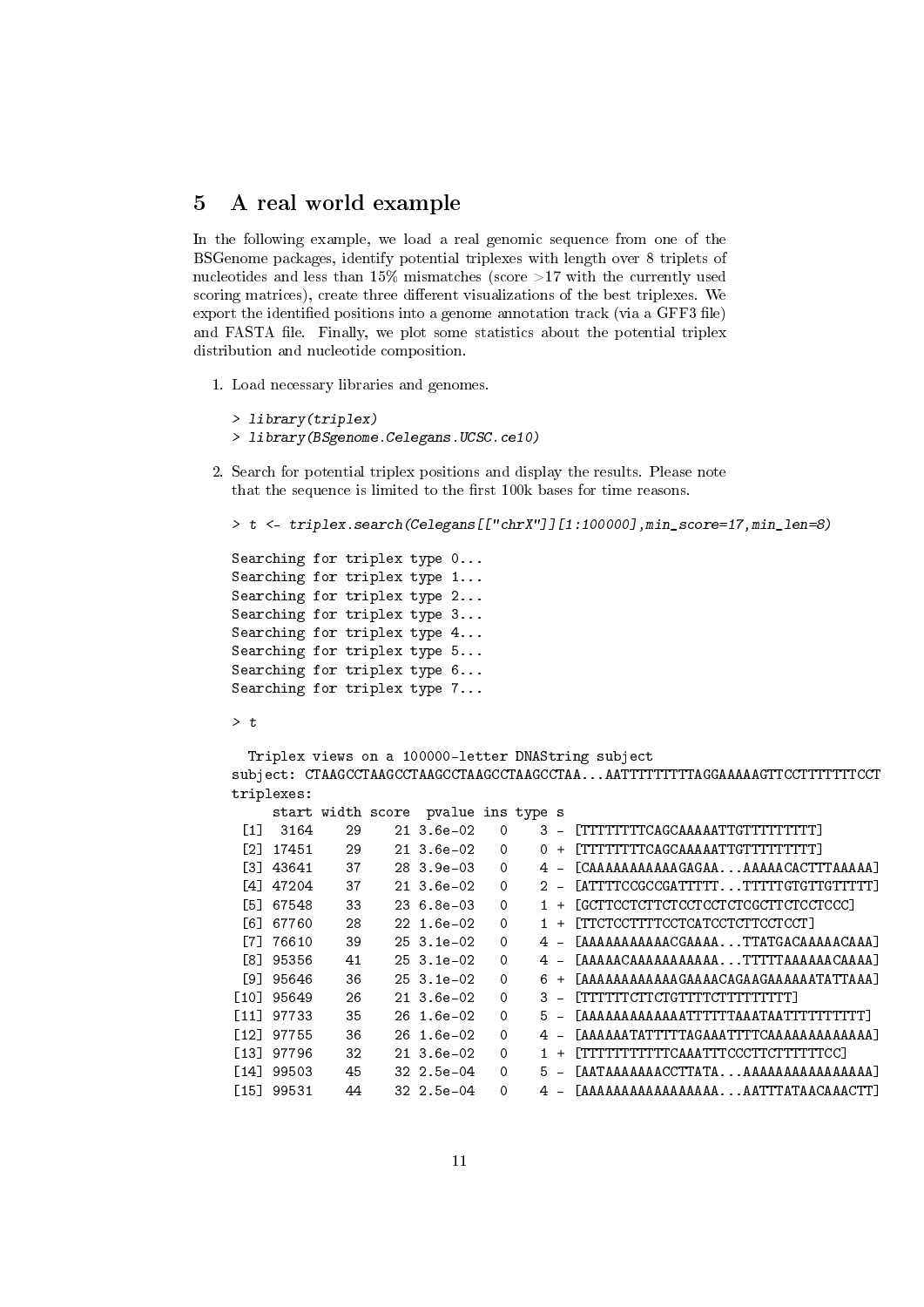```
3. Sort the results by score and display 2D a 3D diagram of the best-scored
   triplex.
   > ts <- t[order(score(t),decreasing=TRUE)]
   > ts
      Triplex views on a 100000-letter DNAString subject
   subject: CTAAGCCTAAGCCTAAGCCTAAGCCTAAGCCTAA...AATTTTTTTTAGGAAAAAGTTCCTTTTTTCCT
   triplexes:
     start width score pvalue ins type s<br>[1] 99503 45 32 2.5e-04 0 5 -
                               32 2.5e-04 0 5 - [AATAAAAAAACCTTATA...AAAAAAAAAAAAAAAA<br>32 2.5e-04 0 4 - [AAAAAAAAAAAAAAAAAA...AATTTATAACAAACTT]
     [2] 99531 44 32 2.5e-04 0 4 - [AAAAAAAAAAAAAAAAA...AATTTATAACAAACTT]
     [3] 43641 37 28 3.9e-03 0 4 - [CAAAAAAAAAAAGAGAA...AAAAACACTTTAAAAA]
     [4] 97733 35 26 1.6e-02 0 5 - [AAAAAAAAAAAATTTTTAAATAATTTTTTTTTTT<br>[5] 97755 36 26 1.6e-02 0 4 - [AAAAAATATTTTAGAAATTTTCAAAAAAAAAAAA
     [5] 97755 36 26 1.6e-02 0 4 - [AAAAAATATTTTTAGAAATTTTCAAAAAAAAAAAAAA]<br>[6] 76610 39 25 3.1e-02 0 4 - [AAAAAAAAAAAGGAAAA...TTATGACAAAAACAAA]
     [6] 76610 39 25 3.1e-02 0 4 - [AAAAAAAAAAACGAAAA...TTATGACAAAAACAAA]
     [7] 95356 41 25 3.1e-02 0 4 - [AAAAACAAAAAAAAAAA...TTTTTAAAAAACAAAA]
     [8] 95646 36 25 3.1e-02 0 6 + [AAAAAAAAAAAAGAAAACAGAAGAAAAAATATTAAA]
    [9] 67548 33 23 6.8e-03 0 1 + [GCTTCCTCTTCTCCTCCTCTCGCTTCTCCTCCC]
   [10] 67760 28 22 1.6e-02 0 1 + [TTCTCCTTTTCCTCATCCTCTTCCTCCT]
   [11] 3164 29 21 3.6e-02 0 3 - [TTTTTTTCAGCAAAAATTGTTTTTTTTT<br>[12] 17451 29 21 3.6e-02 0 0 + [TTTTTTTCAGCAAAAATTGTTTTTTTTT\begin{array}{ccccccccc} \texttt{[12]} & \texttt{17451} & \texttt{29} & \texttt{21} & \texttt{3.6e-02} & \texttt{0} & \texttt{0} + \texttt{[TTTTTTTCAGCAAAAATTGTTTTTTTT} \\ \texttt{[13]} & \texttt{47204} & \texttt{37} & \texttt{21} & \texttt{3.6e-02} & \texttt{0} & \texttt{2} - \texttt{[ATTTCCGCCGATTTTT}...TTTTTTGTGTT} \end{array}\begin{array}{cccc} \texttt{[13]} & 47204 & 37 & 213.6e-02 & 0 & 2 - [\texttt{ATTTCCGCGATTTTT} \ldots \texttt{TTTTGTTGTTTTTTT} \\ \texttt{[14]} & 95649 & 26 & 213.6e-02 & 0 & 3 - [\texttt{TTTTTCTTCTGTTTTTTTTTTTT} \end{array}[14] 95649 26 21 3.6e-02 0 3 - [TTTTTTCTTCTGTTTTCTTTTTTTTT]
   [15] 97796 32 21 3.6e-02 0 1 + [TTTTTTTTTTTCAAATTTCCCTTCTTTTTTCC]
```

```
12
```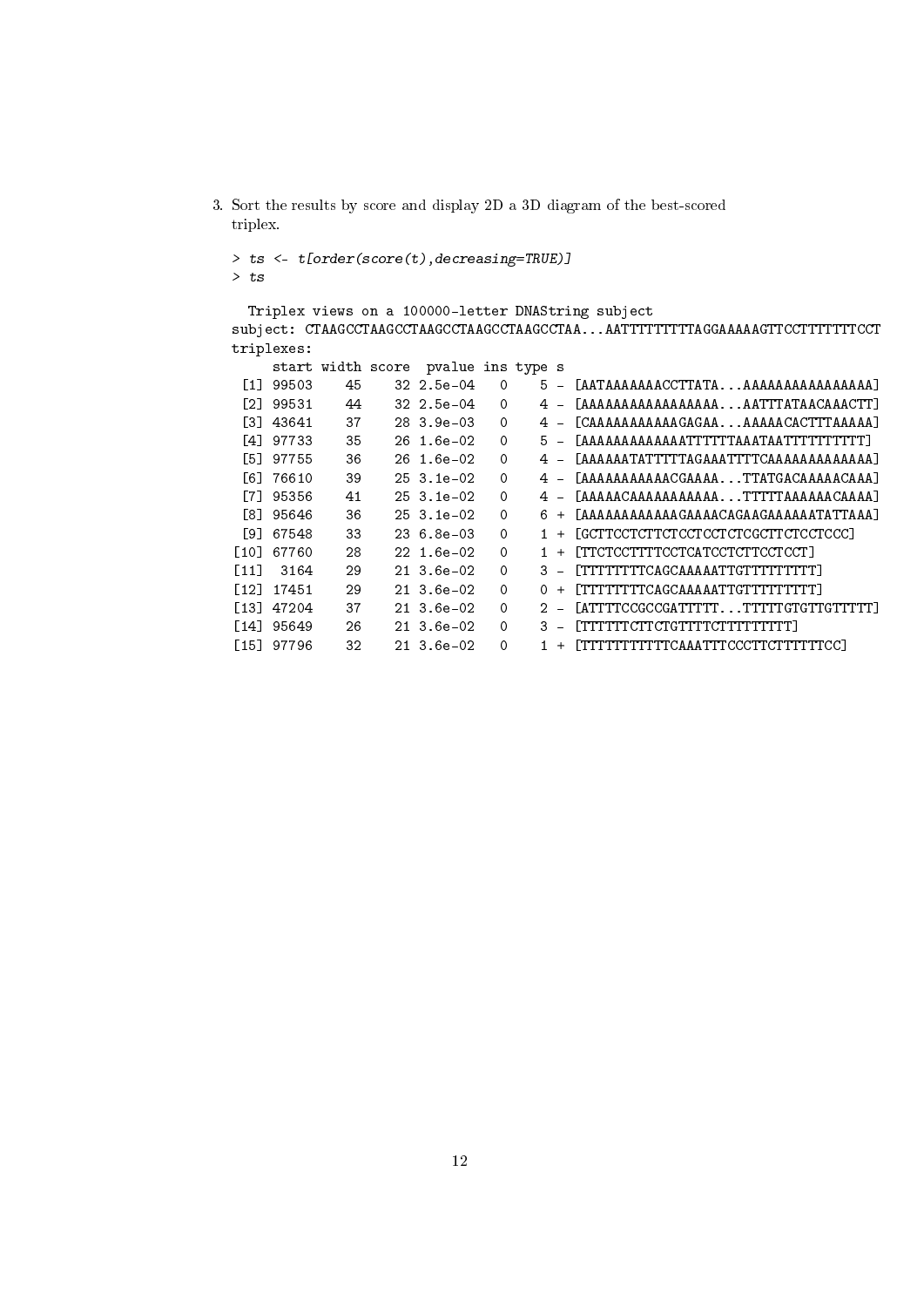|                   |           | $\rightarrow$ triplex.diagram(ts[1]) |       |
|-------------------|-----------|--------------------------------------|-------|
|                   |           | DNAStringSet object of length 4:     |       |
|                   | width seq |                                      | names |
| $\sqrt{11}$       |           | 18 ATATTCCAAAAAAATAAC                | anti- |
| $\lceil 2 \rceil$ |           | 18 AAAAAAAAAAAAAAAAT                 | minus |
| Г31               |           | 18 דדדדדדדדדדדדדדדדד                 | plus  |
| <b>141</b>        |           | 9 TTTTTTTGG                          | loop  |
|                   |           |                                      |       |

 $\frac{1}{2}$  anti-minus



Figure 5: 2D diagram of detected triplex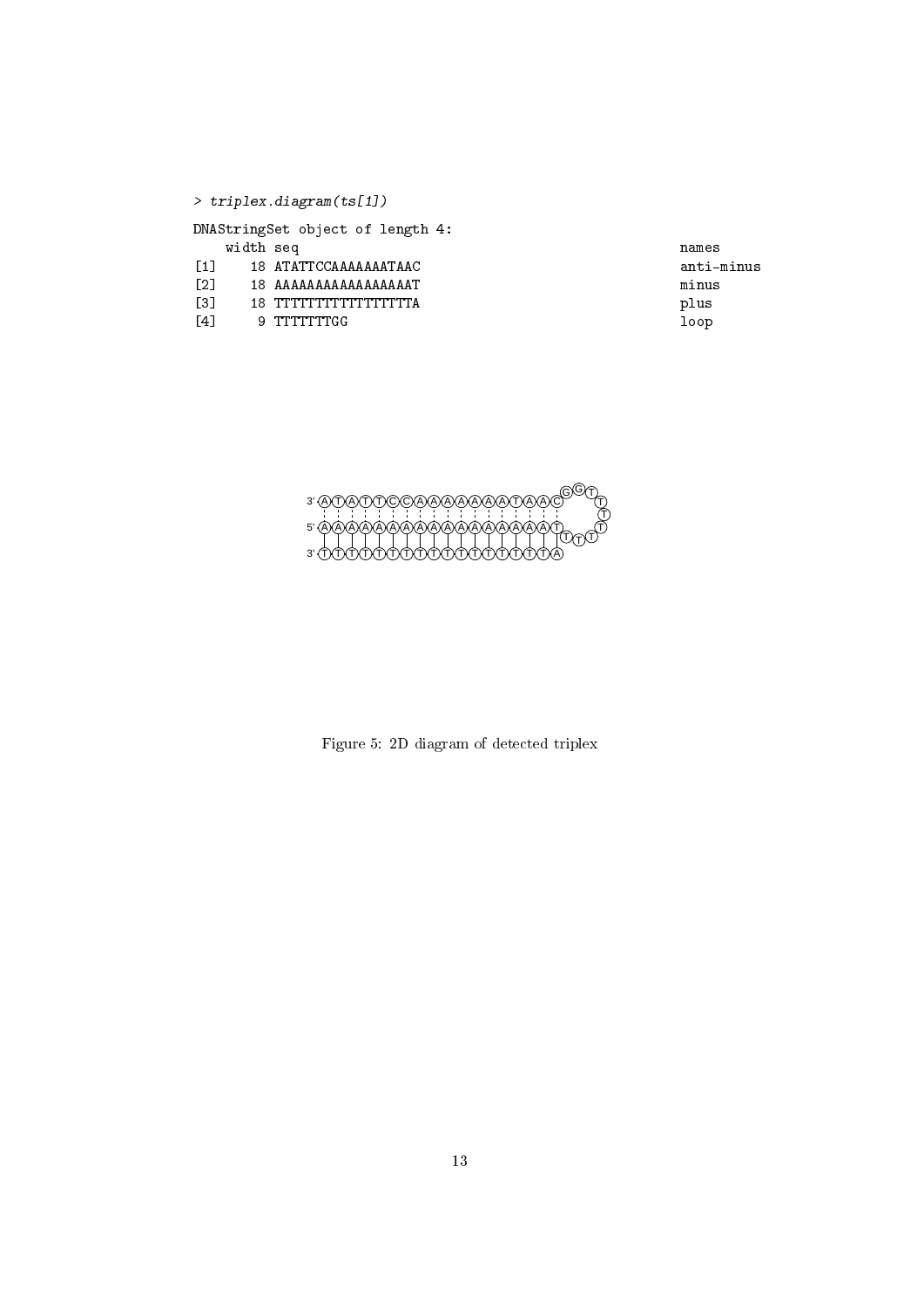|                   | $>$ triplex.3D(ts[1])            |       |
|-------------------|----------------------------------|-------|
|                   | DNAStringSet object of length 4: |       |
|                   | width seq                        | names |
| $\lceil 1 \rceil$ | 18 ATATTCCAAAAAAATAAC            | anti- |
| $\lceil 2 \rceil$ | 18 AAAAAAAAAAAAAAAAT             | minus |
| Г31               | 18 דדדדדדדדדדדדדדדדד             | plus  |
| $\lceil 4 \rceil$ | 9 TTTTTTTGG                      | loop  |

 $\verb|anti-minus|$ 



Figure 6: 3D scheme of detected triplex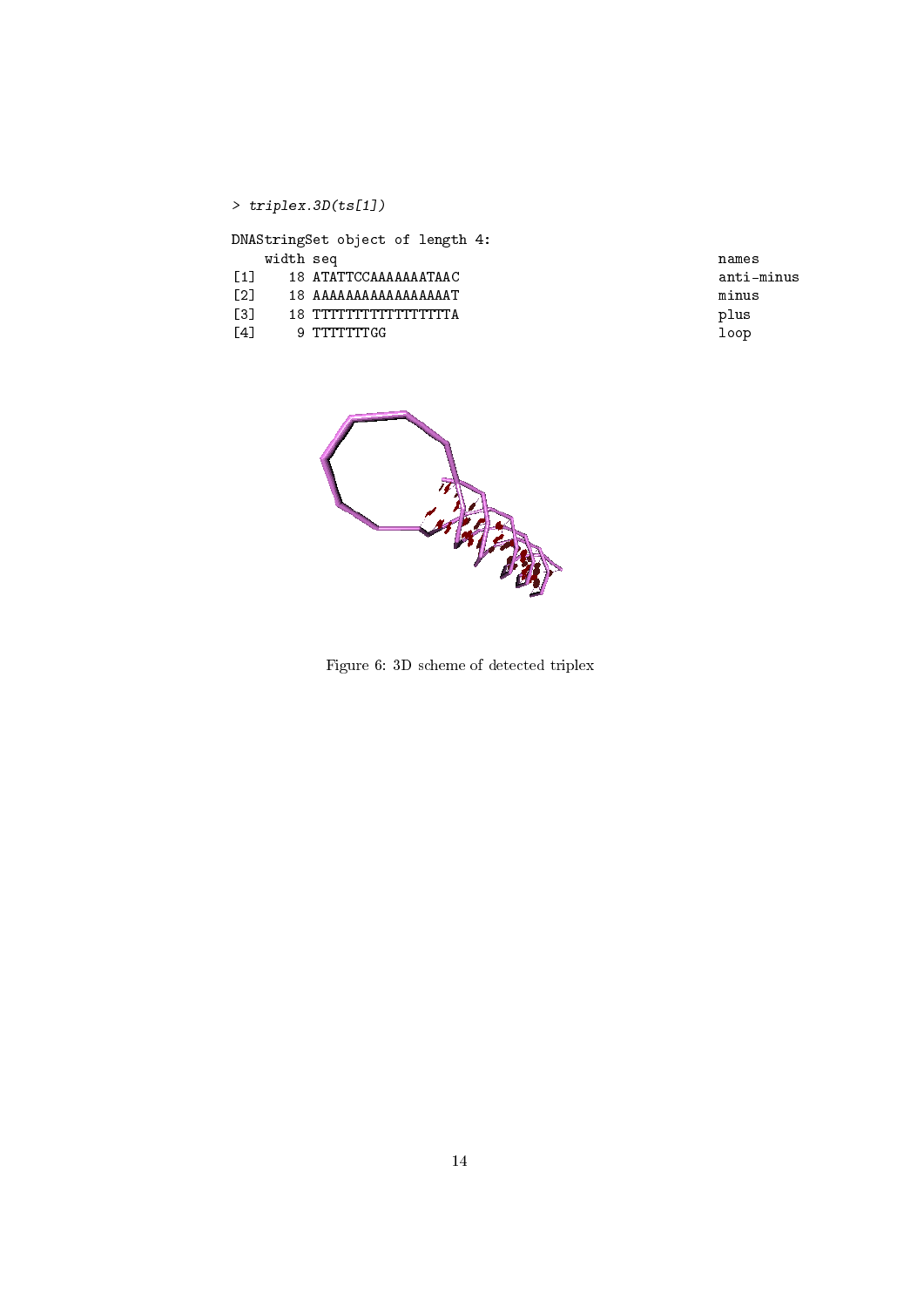4. Export all triplexes into a GFF3 format file.

```
> library(rtracklayer)
> export(as(t, "GRanges"),"test.gff", version="3")
```
The contents of the GFF3 file are as follows (the first 10 records only):

```
##gff-version 3
##source-version rtracklayer 1.57.0
##date 2022-04-26
chr1 rtracklayer sequence_feature 3164 3192 21 - .
   tritype=3;pvalue=3.6e-02;lstart=3177;lend=3179;indels=0
chr1 rtracklayer sequence_feature 17451 17479 21 + .
   tritype=0;pvalue=3.6e-02;lstart=17464;lend=17466;indels=0
chr1 rtracklayer sequence_feature 43641 43677 28 - .
   tritype=4;pvalue=3.9e-03;lstart=43658;lend=43660;indels=0
chr1 rtracklayer sequence_feature 47204 47240 21 - .
   tritype=2;pvalue=3.6e-02;lstart=47221;lend=47223;indels=0
chr1 rtracklayer sequence_feature 67548 67580 23 + .
   tritype=1;pvalue=6.8e-03;lstart=67562;lend=67566;indels=0
chr1 rtracklayer sequence_feature 67760 67787 22 + .
   tritype=1;pvalue=1.6e-02;lstart=67772;lend=67775;indels=0
chr1 rtracklayer sequence feature 76610 76648 25 - .
   tritype=4;pvalue=3.1e-02;lstart=76628;lend=76630;indels=0
```
5. Export all triplexes into a FASTA format file.

> writeXStringSet(as(t, "DNAStringSet"), file="test.fa", format="fasta") The contents of the FASTA file are as follows (the first 10 records only): >start=3164;end=3192;score=21;pvalue=3.6e-02;ins=0;type=3;strand=- TTTTTTTTCAGCAAAAATTGTTTTTTTTT >start=17451;end=17479;score=21;pvalue=3.6e-02;ins=0;type=0;strand=+ TTTTTTTTCAGCAAAAATTGTTTTTTTTT >start=43641;end=43677;score=28;pvalue=3.9e-03;ins=0;type=4;strand=- AAAAACACTTTAAAAAAAACCAAAAAAAAAAAGAGAA >start=47204;end=47240;score=21;pvalue=3.6e-02;ins=0;type=2;strand=- TTTTTGTGTTGTTTTTAGCAATTTTCCGCCGATTTTT >start=67548;end=67580;score=23;pvalue=6.8e-03;ins=0;type=1;strand=+ GCTTCCTCTTCTCCTCCTCTCGCTTCTCCTCCC >start=67760;end=67787;score=22;pvalue=1.6e-02;ins=0;type=1;strand=+ TTCTCCTTTTCCTCATCCTCTTCCTCCT >start=76610;end=76648;score=25;pvalue=3.1e-02;ins=0;type=4;strand=- TTATGACAAAAACAAAAATTAAAAAAAAAAAAACGAAAA >start=95356;end=95396;score=25;pvalue=3.1e-02;ins=0;type=4;strand=- TTTTTAAAAAACAAAAAAAATTTCAAAAACAAAAAAAAAAA >start=95646;end=95681;score=25;pvalue=3.1e-02;ins=0;type=6;strand=+ AAAAAAAAAAAAGAAAACAGAAGAAAAAATATTAAA >start=95649;end=95674;score=21;pvalue=3.6e-02;ins=0;type=3;strand=- TTTTTTCTTCTGTTTTCTTTTTTTTT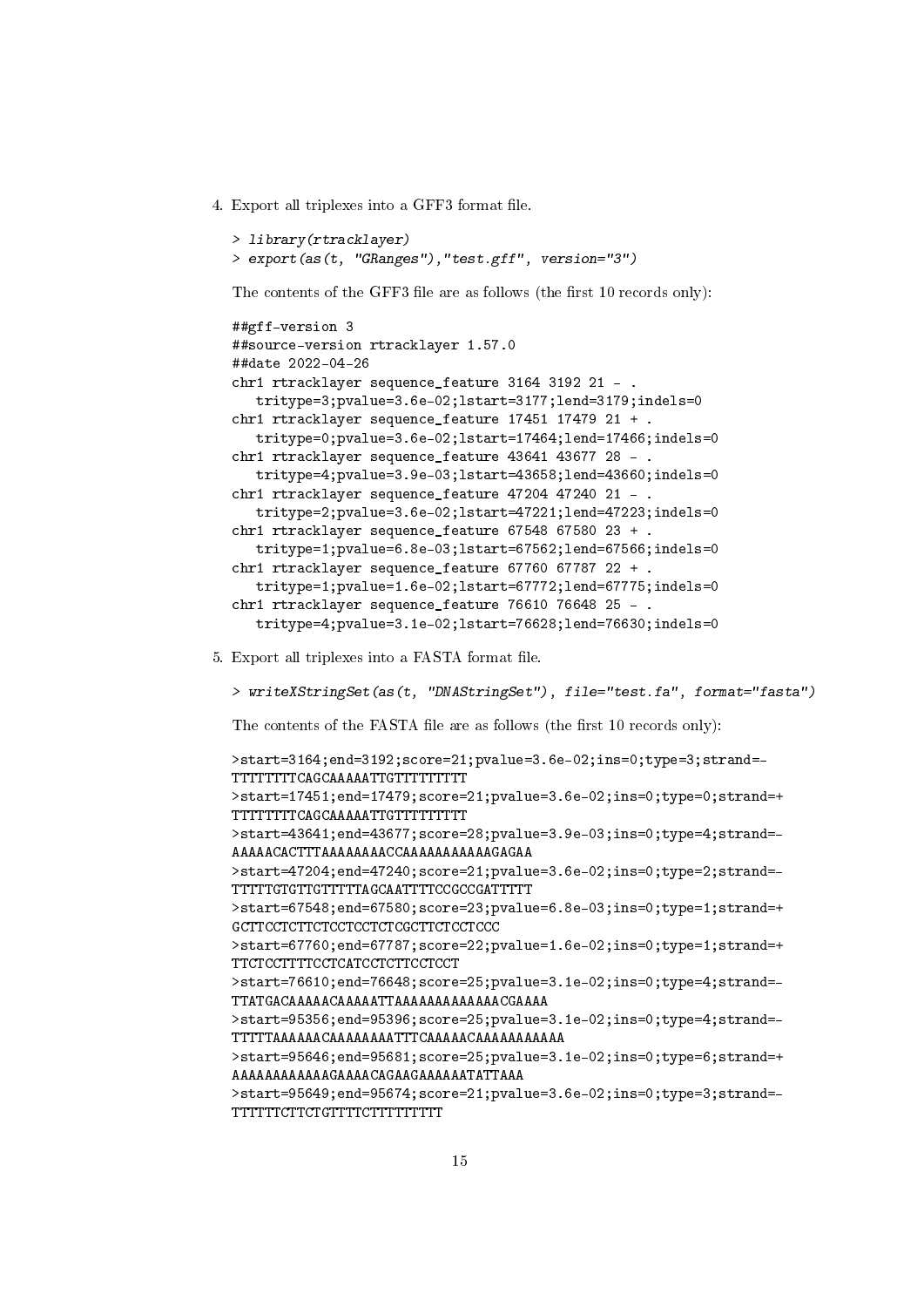6. Show histogram for score distribution of detected triplexes.

> hist(score(t), breaks=20)

J

# **Histogram of score(t)**  $\overline{5}$  $\overline{a}$  $\infty$ Frequency  $\sim$ 1<br>0  $\ddot{\phantom{1}}$  $\circ$

score(t)

22 24 26 28 30 32

7. Show triplex distribution along the chromosome or other analysed sequence.

> plot(coverage(ts[0:length(t)]), type="s", col="grey75")